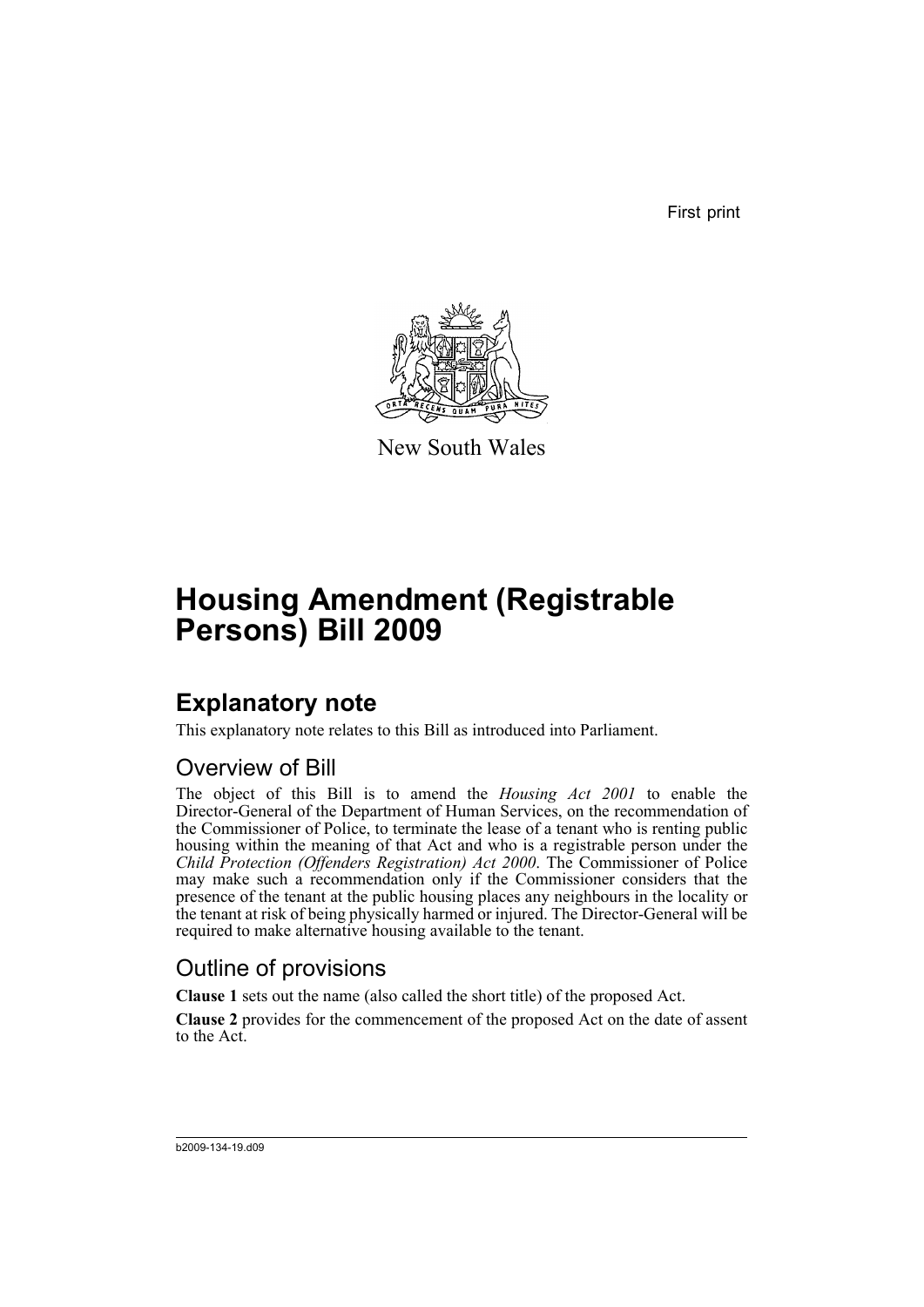Explanatory note

#### **Schedule 1 Amendment of Housing Act 2001 No 52**

**Schedule 1 [1]** inserts proposed Part 7A into the *Housing Act 2001* to achieve the object described in the Overview.

**Schedule 1 [2]** amends Schedule 3 to the *Housing Act 2001* to enable regulations to be made of a savings or transitional nature consequent on the enactment of the proposed Act.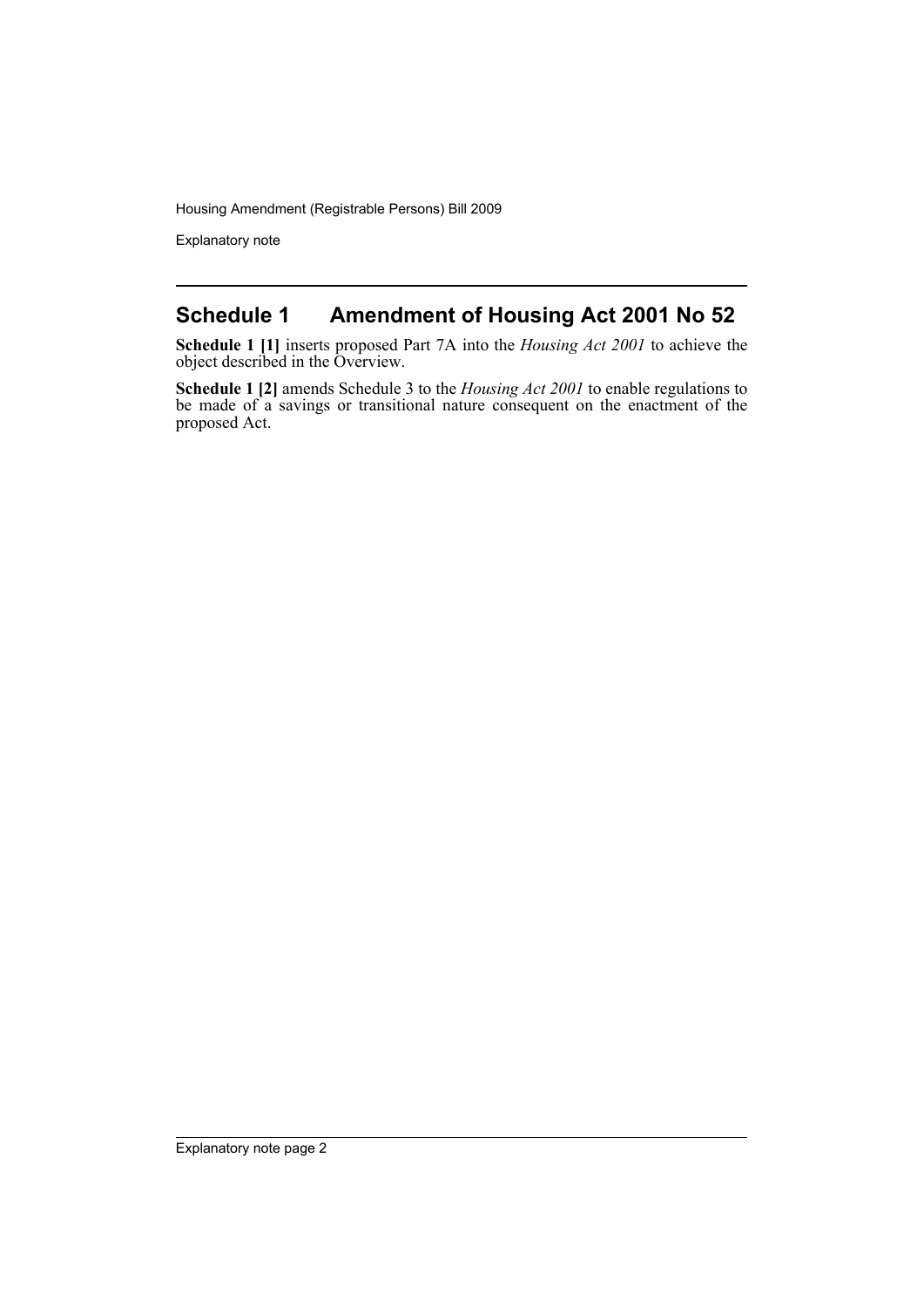First print



New South Wales

# **Housing Amendment (Registrable Persons) Bill 2009**

# **Contents**

|                                                | Page |
|------------------------------------------------|------|
| Name of Act                                    |      |
| 2 Commencement                                 |      |
| Schedule 1 Amendment of Housing Act 2001 No 52 |      |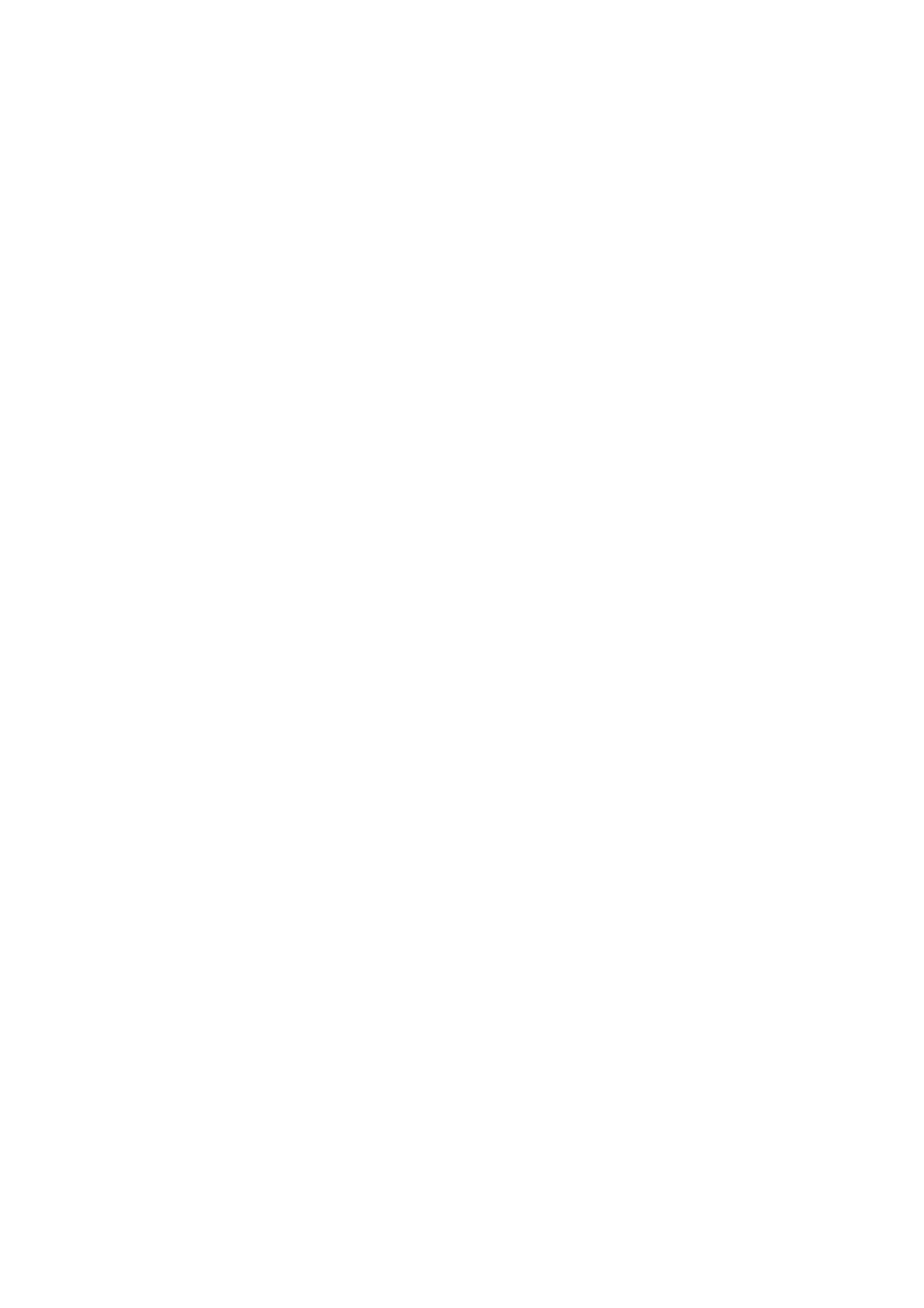

New South Wales

# **Housing Amendment (Registrable Persons) Bill 2009**

No , 2009

#### **A Bill for**

An Act to amend the *Housing Act 2001* with respect to the housing of registrable persons under the *Child Protection (Offenders Registration) Act 2000*.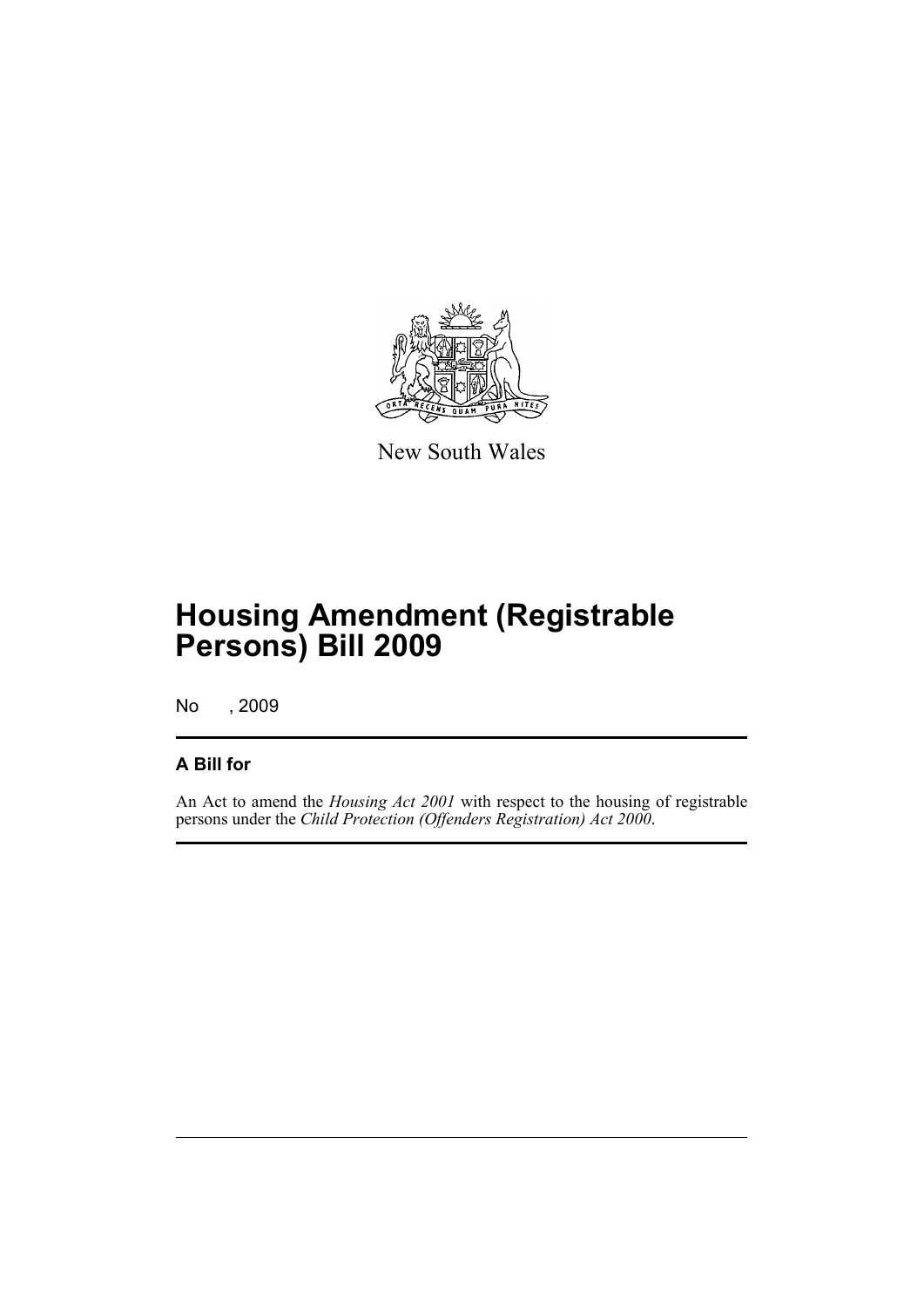<span id="page-5-1"></span><span id="page-5-0"></span>

| The Legislature of New South Wales enacts:                        | 1             |
|-------------------------------------------------------------------|---------------|
| Name of Act                                                       | $\mathcal{P}$ |
| This Act is the Housing Amendment (Registrable Persons) Act 2009. | 3             |
| <b>Commencement</b>                                               | 4             |
| This Act commences on the date of assent to this Act.             | 5             |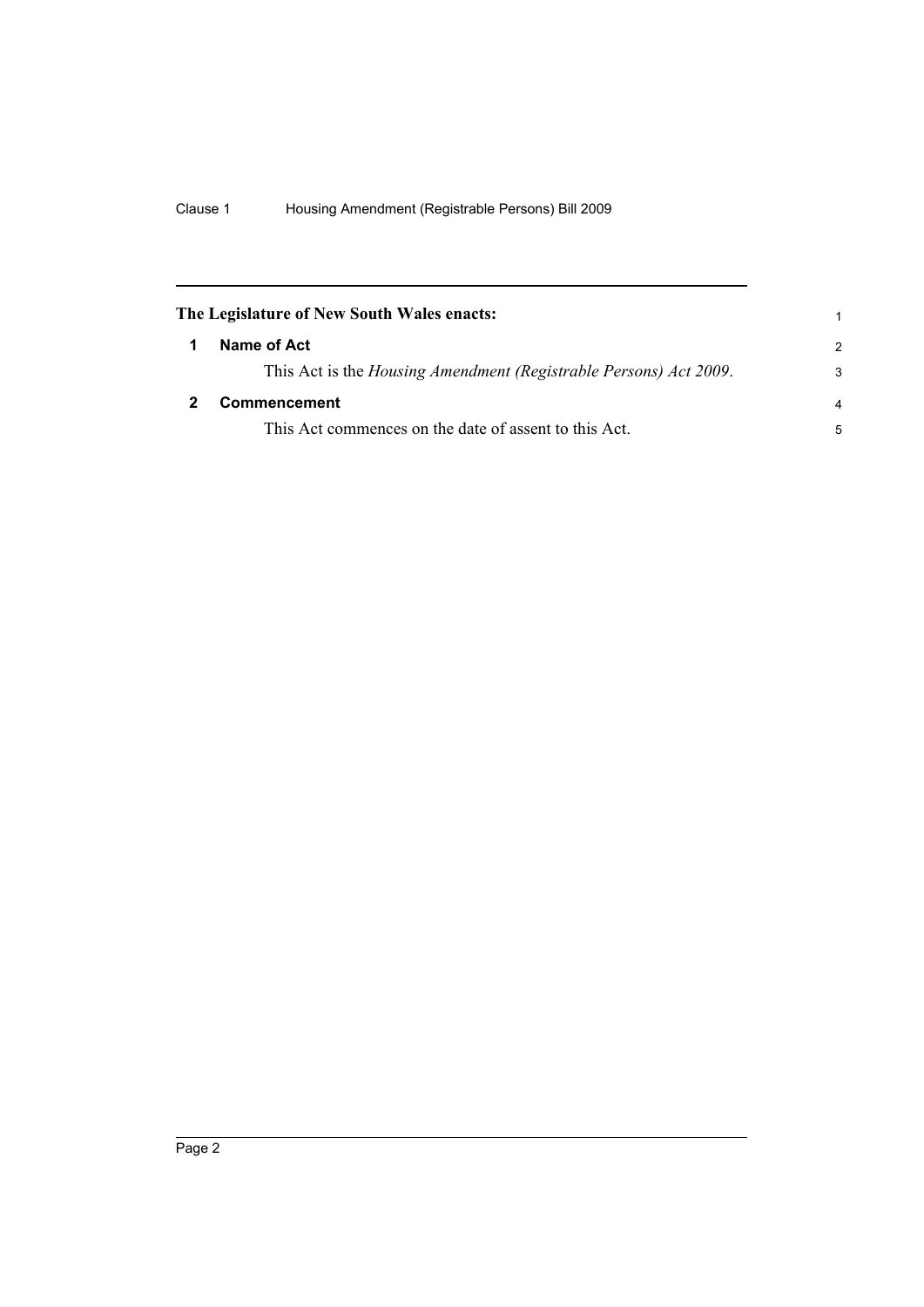Amendment of Housing Act 2001 No 52 Schedule 1

<span id="page-6-0"></span>

| <b>Schedule 1</b> |         |                      | <b>Amendment of Housing Act 2001 No 52</b>                                                                                                                                                                                                                                                                                                                                                          | 1                                  |
|-------------------|---------|----------------------|-----------------------------------------------------------------------------------------------------------------------------------------------------------------------------------------------------------------------------------------------------------------------------------------------------------------------------------------------------------------------------------------------------|------------------------------------|
| [1]               | Part 7A |                      |                                                                                                                                                                                                                                                                                                                                                                                                     | $\overline{c}$                     |
|                   |         | Insert after Part 7: |                                                                                                                                                                                                                                                                                                                                                                                                     | 3                                  |
|                   |         |                      | Part 7A Housing of registrable persons                                                                                                                                                                                                                                                                                                                                                              | 4                                  |
|                   | 58A     |                      | <b>Definitions</b>                                                                                                                                                                                                                                                                                                                                                                                  | 5                                  |
|                   |         |                      | In this Part:<br><i>registrable person</i> has the meaning that it has in the <i>Child</i><br>Protection (Offenders Registration) Act 2000, and includes a<br>corresponding registrable person within the meaning of that Act.<br><i>termination</i> of a lease includes the termination of any right of a<br>tenant to hold over (however arising) after the expiry of the<br>period of the lease. | 6<br>7<br>8<br>9<br>10<br>11<br>12 |
|                   | 58B     |                      | Termination of lease of registrable person in certain<br>circumstances                                                                                                                                                                                                                                                                                                                              | 13<br>14                           |
|                   |         | (1)                  | The Director-General may, on the recommendation of the<br>Commissioner of Police, by written order terminate the lease of a<br>tenant who is renting public housing and who is a registrable<br>person.                                                                                                                                                                                             | 15<br>16<br>17<br>18               |
|                   |         | (2)                  | The Commissioner of Police may make a recommendation under<br>this section only if the Commissioner considers that the presence<br>of the tenant at the public housing places any neighbours in the<br>locality or the tenant at risk of being physically harmed or<br>injured.                                                                                                                     | 19<br>20<br>21<br>22<br>23         |
|                   |         | (3)                  | On termination of the lease, the tenant must vacate the public<br>housing the subject of the lease.                                                                                                                                                                                                                                                                                                 | 24<br>25                           |
|                   |         | (4)                  | An order of the Director-General under this section terminating a<br>lease operates:                                                                                                                                                                                                                                                                                                                | 26<br>27                           |
|                   |         |                      | to give the New South Wales Land and Housing<br>(a)<br>Corporation an immediate right to exclusive possession of<br>the premises concerned, and                                                                                                                                                                                                                                                     | 28<br>29<br>30                     |
|                   |         |                      | to authorise any police officer, using such force as is<br>(b)<br>reasonably necessary, to enter the premises concerned and<br>take such steps as are reasonably necessary in order to give<br>the Corporation possession of the premises.                                                                                                                                                          | 31<br>32<br>33<br>34               |
|                   |         | (5)                  | This section extends to a lease entered into before the<br>commencement of this Part.                                                                                                                                                                                                                                                                                                               | 35<br>36                           |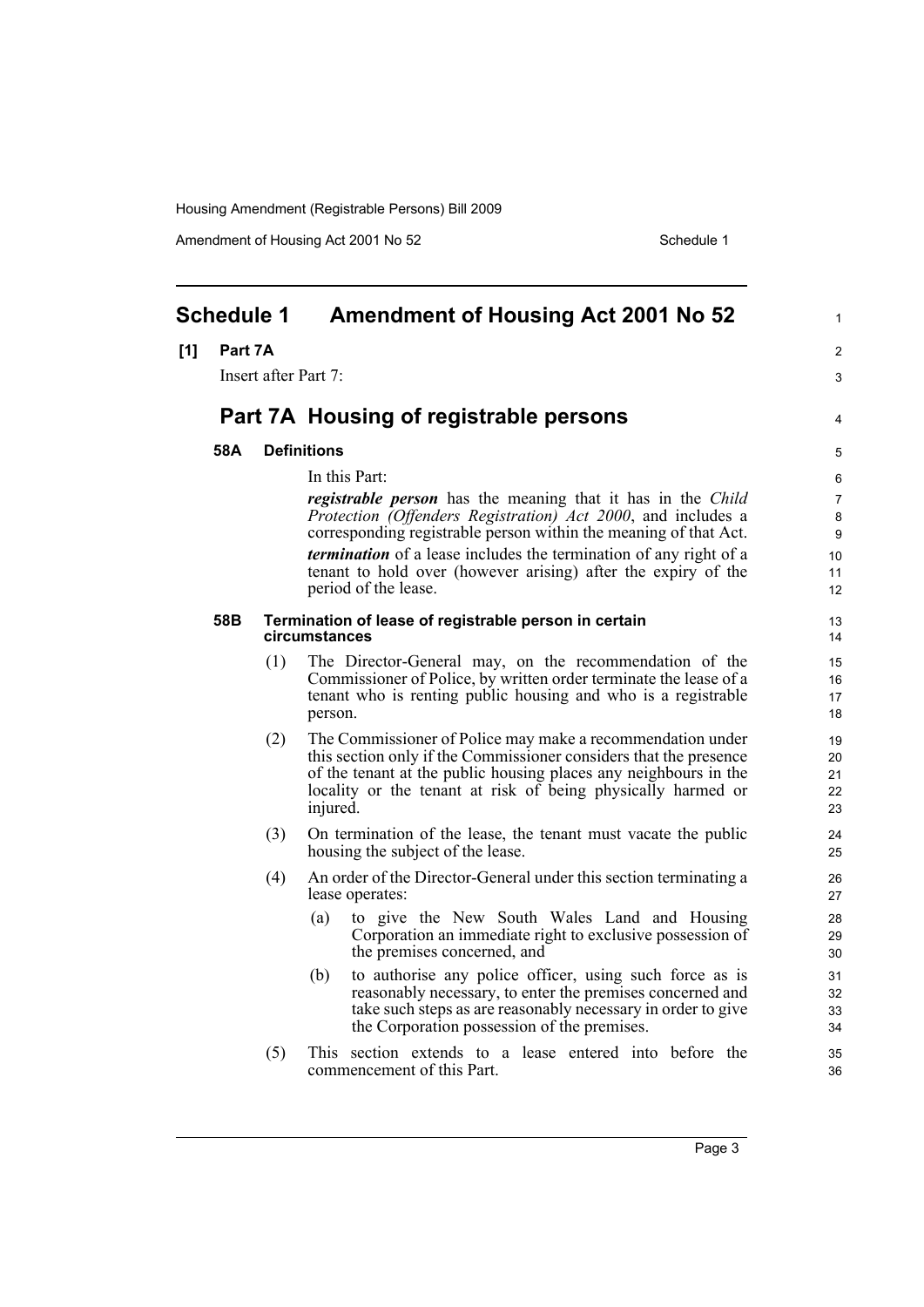#### **58C Provision of alternative housing** (1) On termination of a lease under this Part, the Director-General must ensure alternative housing (whether or not public housing) is made available to the tenant. (2) The Director-General is required to ensure that alternative housing continues to be made available to the registrable person for so long as the person would have been a tenant under the terminated lease (subject to compliance by the registrable person with the terms and conditions under which the alternative housing is provided). **58D No compensation payable** (1) No act or omission of a person in good faith in purported administration or execution of this Part gives rise to any civil liability against: (a) the person, or (b) the State or an authority of the State. (2) However, the Director-General must ensure that the tenant is repaid any rent, fee or charges for occupying the public housing referable to a period after termination of the lease under this Part. **58E Certain termination provisions do not apply to termination under this Part** Part 5 of the *Residential Tenancies Act 1987* does not apply to or in respect of the termination of a lease under this Part. **58F Protection of exercise of functions of Director-General and Commissioner of Police under this Part** (1) This section applies to a function (a *protected function*) conferred or imposed on the Director-General or the Commissioner of Police, including a delegate of the Director-General or Commissioner of Police, (a *protected person*) by or under this Part. (2) The exercise by any protected person of any protected function may not be: (a) challenged, reviewed, quashed or called into question before any court of law or administrative review body in any proceedings, or (b) restrained, removed or otherwise affected by any proceedings. 1 2 3 4 5 6 7 8 9  $10$ 11 12 13 14 15 16 17 18 19 20 21 22 23 24 25 26 27 28 29 30 31 32 33  $34$ 35 36 37